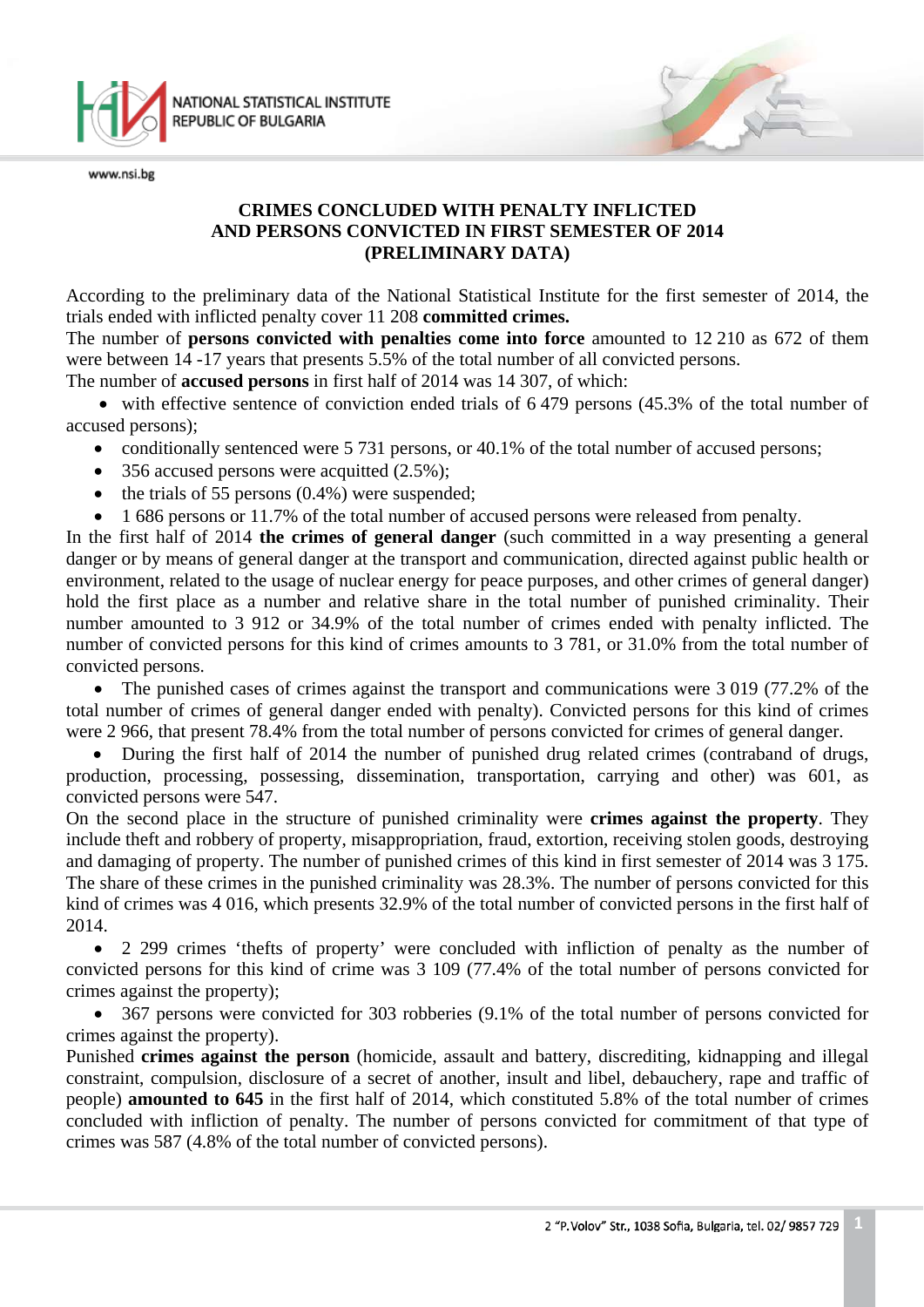

• 292 crimes 'bodily harm' was concluded with penalties inflicted in the first half of 2014 and the number of persons convicted for committed bodily harms was 295;

• Persons convicted for 'debauchery' were 81 or 13.8% of the total number of persons convicted for committed crimes against the person;

- 58 persons were convicted for 54 homicides (committed and attempted);
- The number of persons convicted for rape (committed and attempted) in the same period was 33;
- 11 trials for 'traffic of peoples' were ended with penalties as 6 persons were convicted.

## **Figure 1. Structure of crimes with penalties inflicted by chapters of the Penal Code in the first semesters of 2013 and 2014**





## **Persons convicted for 'other kinds of crimes' commitment**

In the first half of 2014 persons were convicted for 'other kinds of crimes' commitment, as follow:

• for crimes against the economy - 1 277 persons (10.5% of the total number of convicted persons);

• for committed crimes against the activity of state bodies, public organizations and persons performing public duties - 1 535 persons (12.6%);

- for documentary crimes  $-272$  persons  $(2.2\%)$ ;
- for crimes against the marriage, family and youth 382 persons (3.1%);
- for crimes against the order and public peace  $-201$  persons  $(1.6%)$ . Among these types of crimes
- with the greatest relative share were persons convicted for hooliganism 73.6% (148 persons);
	- for crimes against the rights of peoples 107 persons (0.9%);
	- for crimes against the financial, tax and insurance systems 51 persons (0.4%).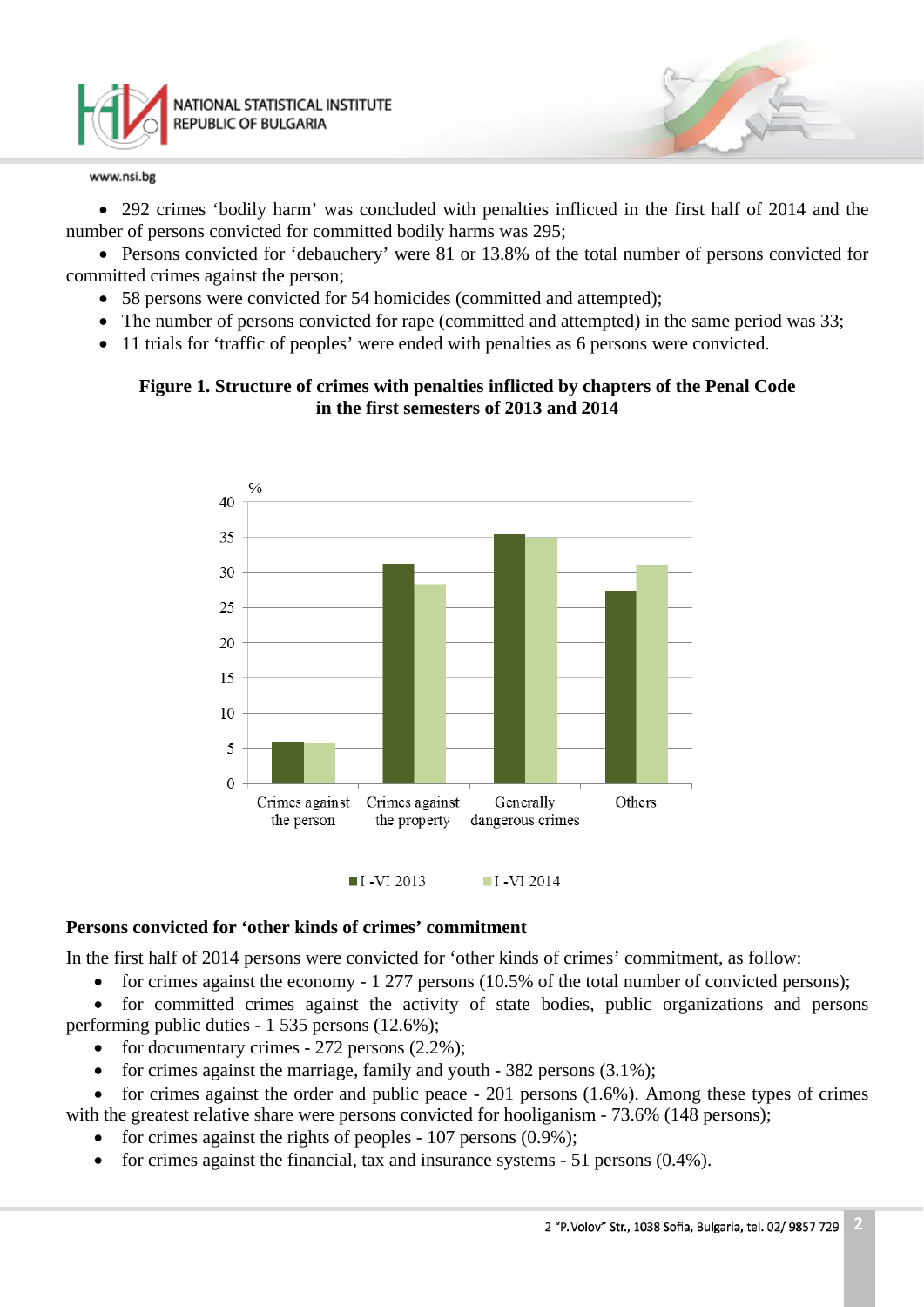





 $\blacksquare$  I -VI 2013  $\blacksquare$  I -VI 2014

## **Persons convicted by gender and age**

According to the NSI's preliminary data, the distribution of convicted persons in the first half of 2014 by gender and age was as follow:

- The number of convicted males was 11 183 or 91.6% of the total number of convicted persons.
- Convicted females were 1 027 with relative share 8.4%.

• The highest number and relative share were of persons convicted aged from 30 to 39 years - 3 183. that presents 26.1% of the total number of convicted persons.

- The second place was for persons convicted aged from 18 to 24 years 3 107 (25.4%).
- Persons convicted aged from 25 to 29 years were 1 952 or 16.0%.
- Persons convicted aged from 40 to 49 years were 1 890 or 15.5%.
- Persons convicted aged 50 and over were 1 406 (11.5%).

• The number and relative share of persons convicted from 14 to 17 years were smallest - 672 persons or 5.5% of the total number of convicted persons.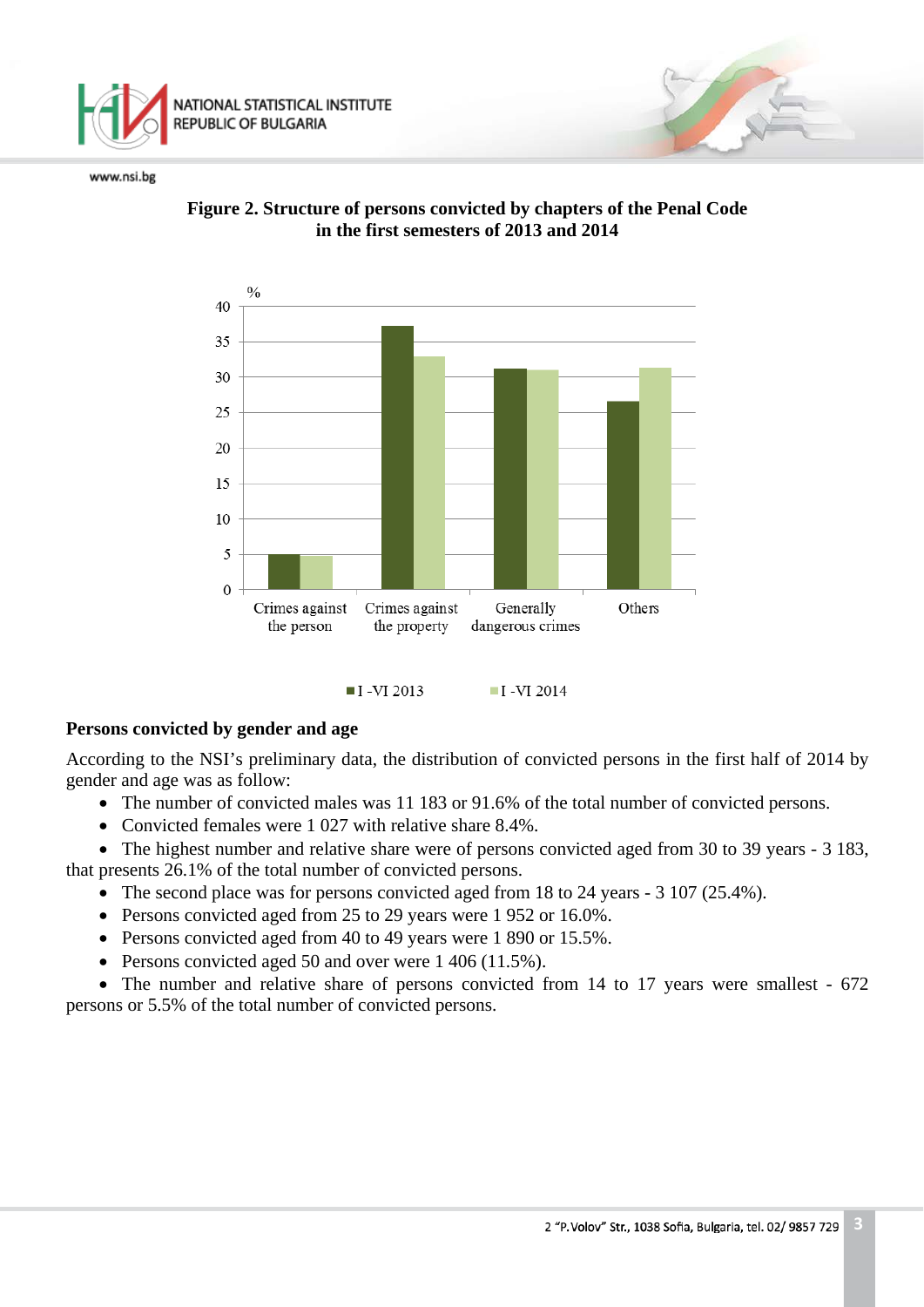





# **Persons convicted by penalty imposed**

There were no changes in the structure of persons convicted during the first half of 2014 by penalties imposed.

The number of persons convicted to 'imprisonment' in first six months of 2014 was 8 032 or 65.8% of the total number of convicted persons. The highest number and rate were persons convicted to imprisonment 'up to 6 months' - 4 456 persons (55.5% of total persons convicted to imprisonment) followed by penalty 'from 6 months to 1year' - 2 013 persons (25.1%).

Penalty of 'probation' was imposed to 3 653 persons (29.9% of the total number of convicted persons) and 'fine' - 414 persons, or 3.4% of the total number of convicted persons.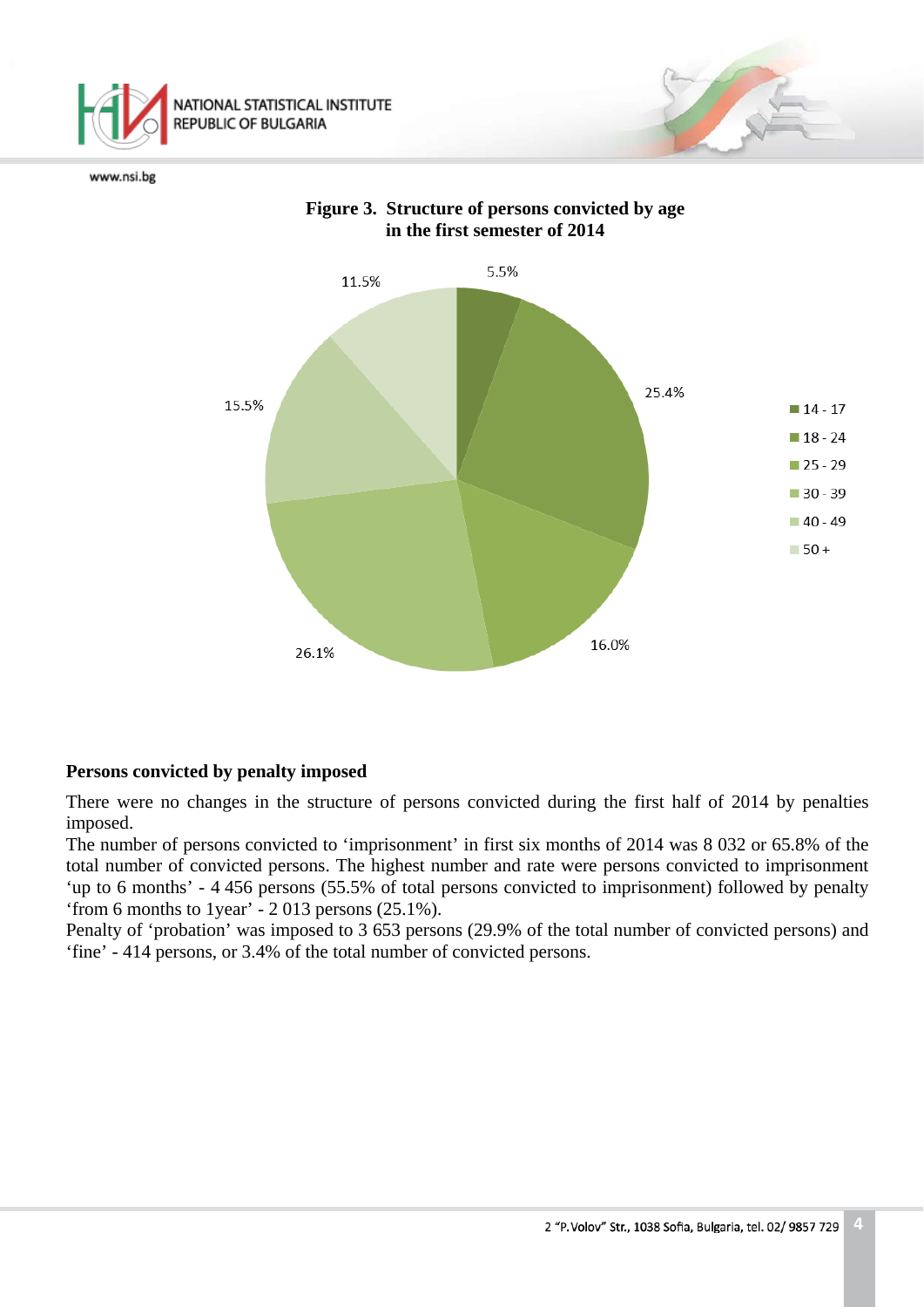



# **Figure 4. Structure of persons convicted by penalty imposed in the first semester of 2014**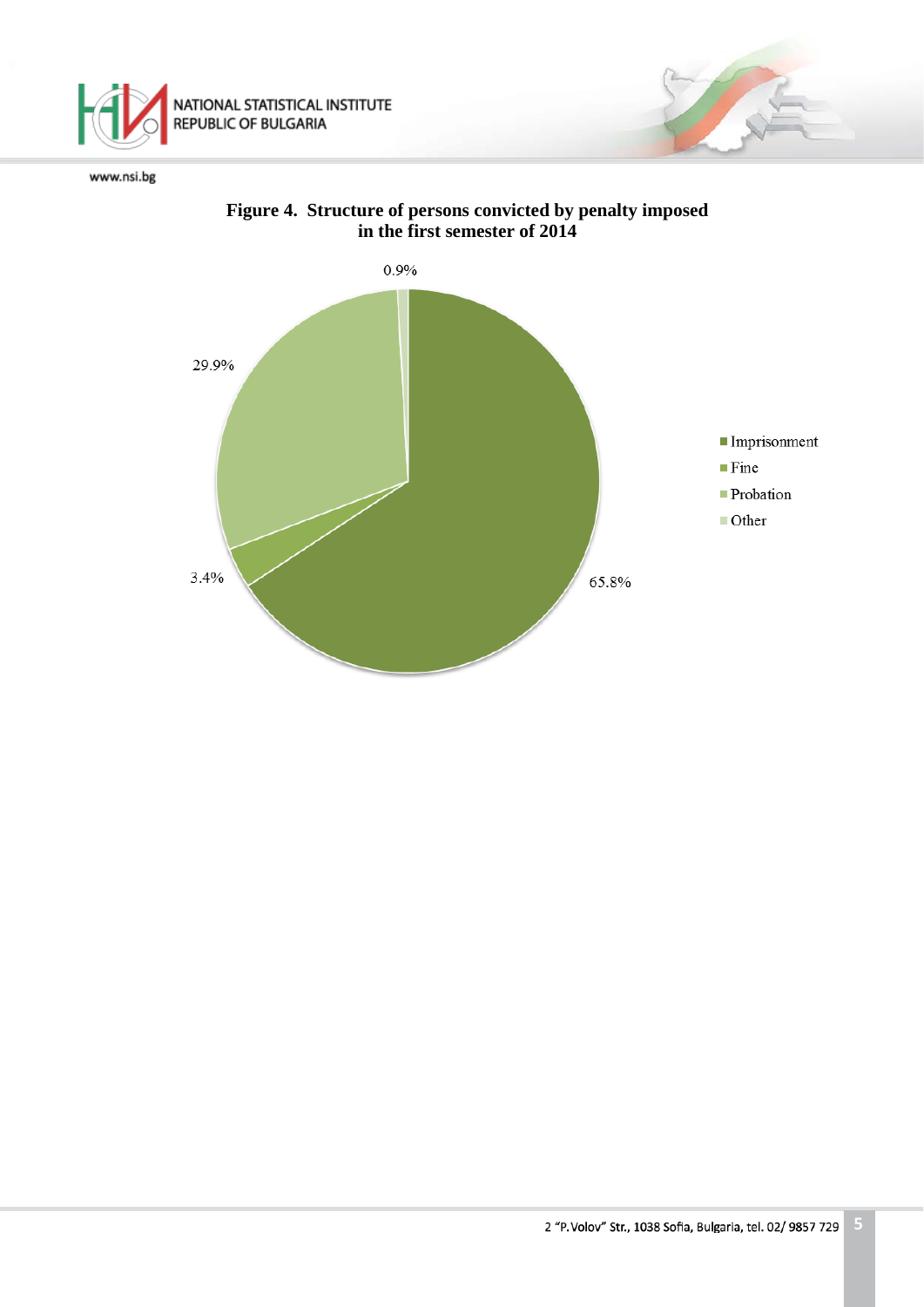

## **Methodological notes**

Statistical data on crimes and persons convicted are obtained by processing six months information received from the regional, district, military courts and the specialized criminal court on penal trials.

The survey object is the activity of the regional and district courts on penal trials of general, private and administrative character. Since 1998 the information for the activity of military courts has been also included and since 2012 - for the activity of the Specialized criminal court also. The information about the activity of Supreme Court of Cassation is not included. Data on the number of crimes with penalty inflicted and persons convicted from the Integrated Information System for Combating Crime (IISCC) of the Prosecutor's General administration are not included in statistical data for first half of the year.

Surveyed units are crimes, concluded with penalty inflicted and persons convicted with sentences come into force.

The number of crimes and persons convicted for certain reference year or period include those with sentence that has come into force during the same year or period.

Persons convicted with all kinds of inflicted penalty, including conditionally sentenced persons are included in the total number of persons convicted.

In the number of crimes concluded with penalty inflicted are included all crimes with inflicted penalty regardless they had been committed by one or more persons.

The age of persons convicted is given in completed years. Persons who have completed 14, but not 18 years are considered as juveniles.

Convicted juvenile persons are included in the total number of persons convicted.

For additional information see the NSI's web page - [http://www.nsi.bg](http://www.nsi.bg/)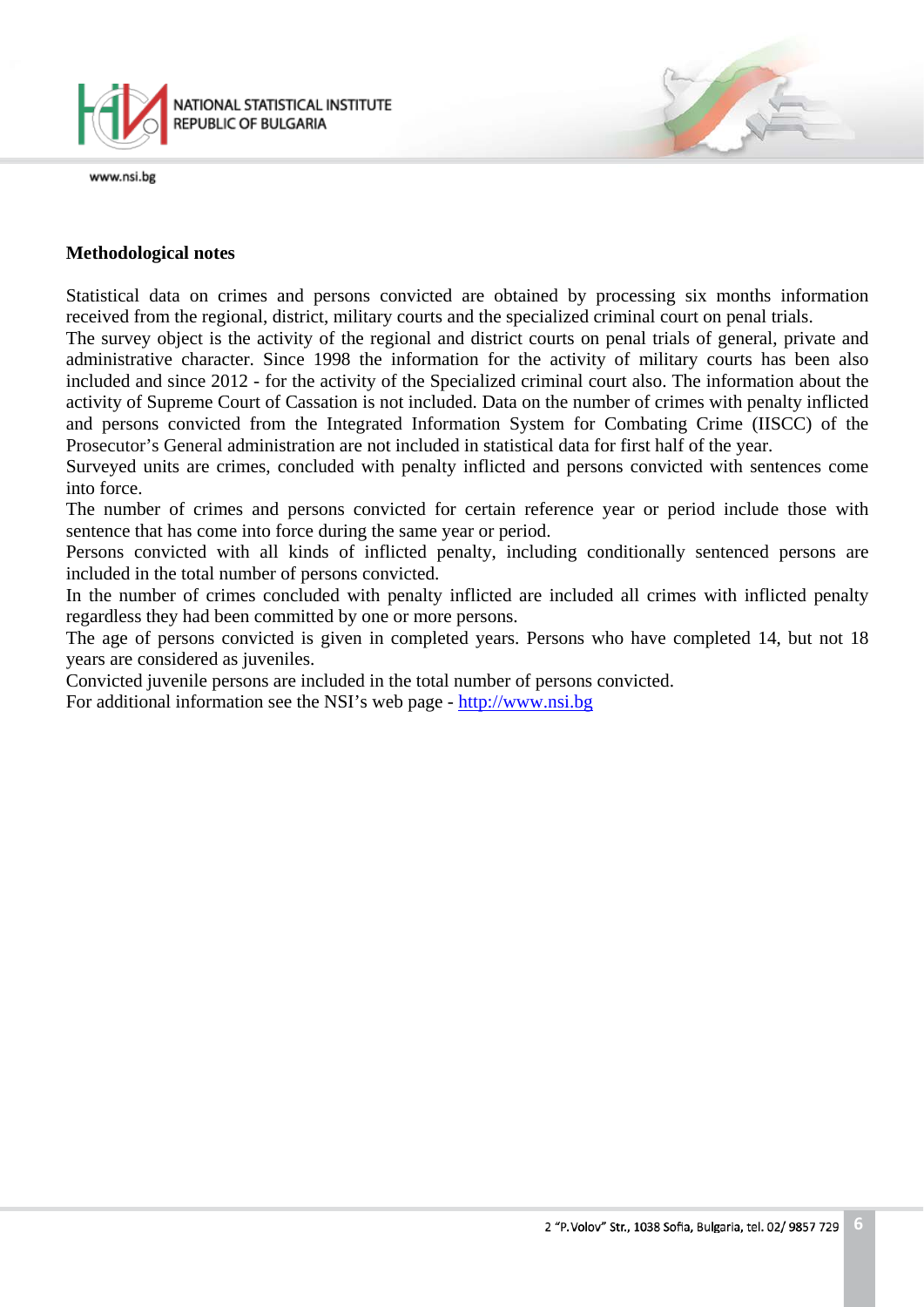

## **Annex**

## **Crimes with penalty inflicted and persons convicted in the first semesters of 2013 and 2014 <sup>1</sup>**

| (Number) |
|----------|
|----------|

|                                                      | First semester of 2013                            |              | First semester of 2014 <sup>3</sup> |                      |                          |                               |
|------------------------------------------------------|---------------------------------------------------|--------------|-------------------------------------|----------------------|--------------------------|-------------------------------|
| Kind of crime                                        | <b>Crimes</b><br><b>Persons convicted</b><br>with |              | <b>Crimes</b><br>with               |                      | <b>Persons convicted</b> |                               |
|                                                      | penalty<br>inflicted                              | <b>Total</b> | of which:<br><b>Juveniles</b>       | penalty<br>inflicted | <b>Total</b>             | of which:<br><b>Juveniles</b> |
| Total <sup>2</sup>                                   | 12722                                             | 13903        | 783                                 | 11208                | 12210                    | 672                           |
| of which:                                            |                                                   |              |                                     |                      |                          |                               |
| Crimes against the person                            | 765                                               | 696          | 42                                  | 645                  | 587                      | 36                            |
| of which:                                            |                                                   |              |                                     |                      |                          |                               |
| Homicide                                             |                                                   |              |                                     |                      |                          |                               |
| (committed and attempted)                            | 47                                                | 53           | 1                                   | 54                   | 58                       | $\overline{4}$                |
| Bodily harm                                          | 338                                               | 317          | 14                                  | 292                  | 295                      | 18                            |
| Debauchery                                           | 128                                               | 126          | 23                                  | 99                   | 81                       | 11                            |
| of which: Rape (committed and                        |                                                   |              |                                     |                      |                          |                               |
| attempted)                                           | 42                                                | 40           | 5                                   | 32                   | 33                       |                               |
| Crimes against the rights of citizens                | 97                                                | 103          | $\overline{2}$                      | 110                  | 107                      | $\mathbf{1}$                  |
| Crimes against marriage,                             |                                                   |              |                                     |                      |                          |                               |
| family and youth                                     | 338                                               | 326          | 5                                   | 401                  | 382                      | 3                             |
| <b>Crimes against the property</b>                   | 3970                                              | 5177         | 623                                 | 3175                 | 4016                     | 477                           |
| of which:                                            |                                                   |              |                                     |                      |                          |                               |
| Theft                                                | 3046                                              | 4217         | 545                                 | 2299                 | 3109                     | 403                           |
| Robbery                                              | 304                                               | 365          | 62                                  | 303                  | 367                      | 58                            |
| Misappropriation                                     | 60                                                | 61           |                                     | 50                   | 54                       |                               |
| Fraud                                                | 181                                               | 186          | 3                                   | 195                  | 194                      | 3                             |
| Extortion                                            | 16                                                | 18           | $\overline{2}$                      | 22                   | 18                       | $\mathbf{1}$                  |
| Destruction and damaging                             |                                                   |              |                                     |                      |                          |                               |
| of property                                          | 181                                               | 154          | 8                                   | 157                  | 129                      | 9                             |
| Crimes against the economy<br>of which: Crimes       | 1329                                              | 1372         | 12                                  | 1257                 | 1277                     | 15                            |
|                                                      |                                                   |              |                                     |                      |                          |                               |
| against the customs regime                           | 124                                               | 131          |                                     | 110                  | 108                      |                               |
| Crimes against the financial, tax and                |                                                   |              | $\mathbf{1}$                        |                      |                          |                               |
| insurance system                                     | 63                                                | 58           |                                     | 57                   | 51                       |                               |
| Crimes against the activity                          |                                                   |              |                                     |                      |                          |                               |
| of state bodies, public<br>organisations and persons |                                                   |              |                                     |                      |                          |                               |
| performing public duties                             | 896                                               | 1202         | 41                                  | 1058                 | 1535                     | 72                            |
| of which:                                            |                                                   |              |                                     |                      |                          |                               |
| Illegal crossing of the boundary                     | 647                                               | 958          | 41                                  | 842                  | 1300                     | 67                            |
| Bringing of persons across the boundary              | 46                                                | 62           |                                     | 55                   | 85                       | 2                             |
| <b>Bribery</b>                                       | 42                                                | 43           | $\overline{\phantom{a}}$            | 31                   | 30                       |                               |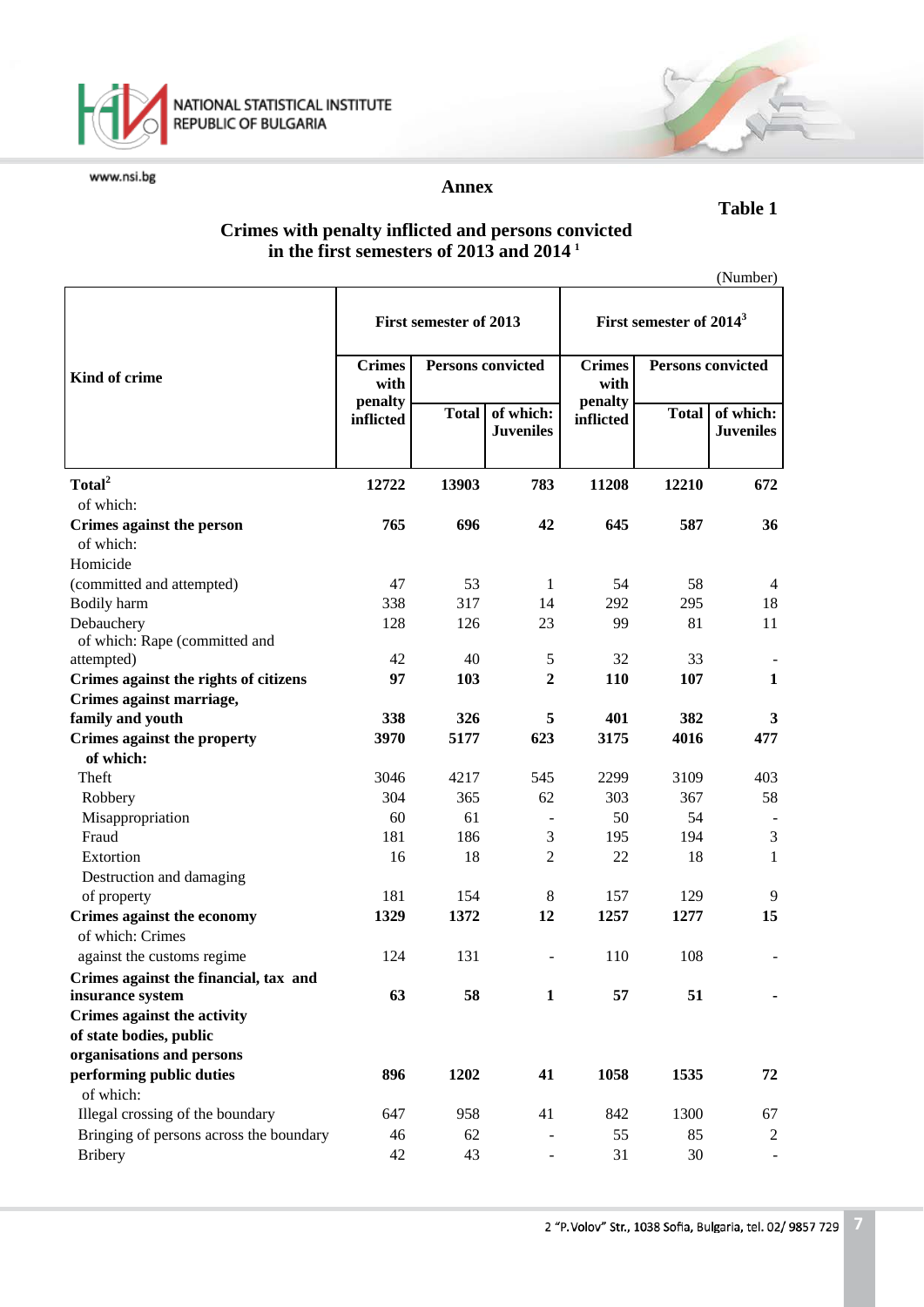

**Table 1** 

# **Crimes with penalty inflicted and persons convicted in the first semesters of 2013 and 2014 <sup>1</sup>**

(continue and end) (Number)

| continue and cha                  |                      |                                                    |                               |                      |                                                                                  | $\cdots$                      |  |
|-----------------------------------|----------------------|----------------------------------------------------|-------------------------------|----------------------|----------------------------------------------------------------------------------|-------------------------------|--|
|                                   | <b>Crimes</b>        | First semester of 2013<br><b>Persons convicted</b> |                               |                      | First semester of 2014 <sup>3</sup><br><b>Crimes</b><br><b>Persons convicted</b> |                               |  |
| Kind of crime                     | with                 |                                                    |                               | with                 |                                                                                  |                               |  |
|                                   | penalty<br>inflicted | <b>Total</b>                                       | of which:<br><b>Juveniles</b> | penalty<br>inflicted | <b>Total</b>                                                                     | of which:<br><b>Juveniles</b> |  |
| <b>Documentary crimes</b>         | 489                  | 364                                                | $\overline{2}$                | 393                  | 272                                                                              | 5                             |  |
| Crimes against the order and the  |                      |                                                    |                               |                      |                                                                                  |                               |  |
| public peace                      | 266                  | 262                                                | 8                             | 198                  | 201                                                                              | 11                            |  |
| of which: hooliganism             | 160                  | 149                                                | 5                             | 141                  | 148                                                                              | 11                            |  |
| <b>Generally dangerous crimes</b> | 4505                 | 4340                                               | 47                            | 3912                 | 3781                                                                             | 52                            |  |
| of which:                         |                      |                                                    |                               |                      |                                                                                  |                               |  |
| Arson                             | 40                   | 48                                                 | $\overline{2}$                | 27                   | 29                                                                               | $\mathbf{1}$                  |  |
| Illegal production,               |                      |                                                    |                               |                      |                                                                                  |                               |  |
| possessing and use                |                      |                                                    |                               |                      |                                                                                  |                               |  |
| of weapon, explosion and          |                      |                                                    |                               |                      |                                                                                  |                               |  |
| ammunition                        | 258                  | 223                                                |                               | 187                  | 153                                                                              | 1                             |  |
| Crimes against the transport      |                      |                                                    |                               |                      |                                                                                  |                               |  |
| and communications                | 3446                 | 3383                                               | 16                            | 3019                 | 2966                                                                             | 8                             |  |
| Theft of motor vehicles           | 79                   | 84                                                 | 6                             | 61                   | 75                                                                               | 19                            |  |
| Drug-related crimes               | 655                  | 579                                                | 22                            | 601                  | 547                                                                              | 23                            |  |
| <b>Military crimes</b>            | 4                    | 3                                                  |                               | $\mathbf 2$          | 1                                                                                |                               |  |

<sup>1</sup>According to sentences come into force.

2 Incl. persons convicted for crimes committed abroad.

<sup>3</sup> Preliminary data.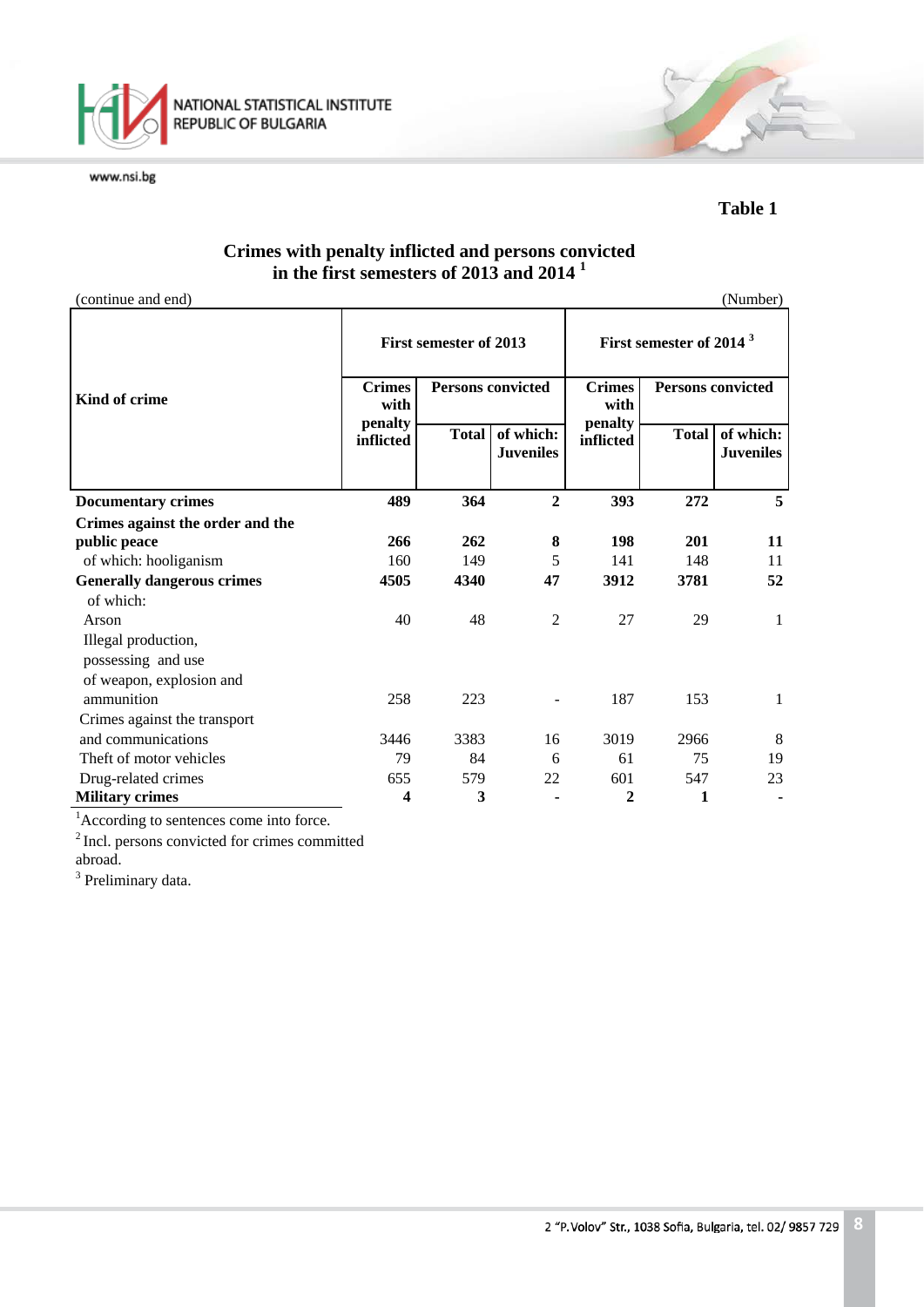

## **Table 2**

T

|                            |                     | (Number)                         |
|----------------------------|---------------------|----------------------------------|
|                            | First               | <b>First</b>                     |
| Age                        | semester of<br>2013 | semester of<br>2014 <sup>3</sup> |
|                            |                     |                                  |
| Total <sup>2</sup>         | 13903               | 12210                            |
| Male                       | 12811               | 11183                            |
| Female                     | 1092                | 1027                             |
| <b>Juveniles</b> (14 - 17) | 783                 | 672                              |
| Male                       | 753                 | 635                              |
| Female                     | 30                  | 37                               |
| <b>Adults (over 18)</b>    | 13120               | 11538                            |
| Male                       | 12058               | 10548                            |
| Female                     | 1062                | 990                              |
| 18-24                      | 3561                | 3107                             |
| Male                       | 3399                | 2960                             |
| Female                     | 162                 | 147                              |
| 25-29                      | 2389                | 1952                             |
| Male                       | 2193                | 1806                             |
| Female                     | 196                 | 146                              |
| 30-39                      | 3623                | 3183                             |
| Male                       | 3315                | 2895                             |
| Female                     | 308                 | 288                              |
| 40-49                      | 2077                | 1890                             |
| Male                       | 1884                | 1686                             |
| Female                     | 193                 | 204                              |
| 50 and over                | 1470                | 1406                             |
| Male                       | 1267                | 1201                             |
| Female                     | 203                 | 205                              |

## **Persons convicted by gender and age in first semesters of 2013 and 2014<sup>1</sup>**

<sup>1</sup>According to sentences come into force.

<sup>2</sup> Incl. persons convicted for crimes committed abroad.

<sup>3</sup> Preliminary data.